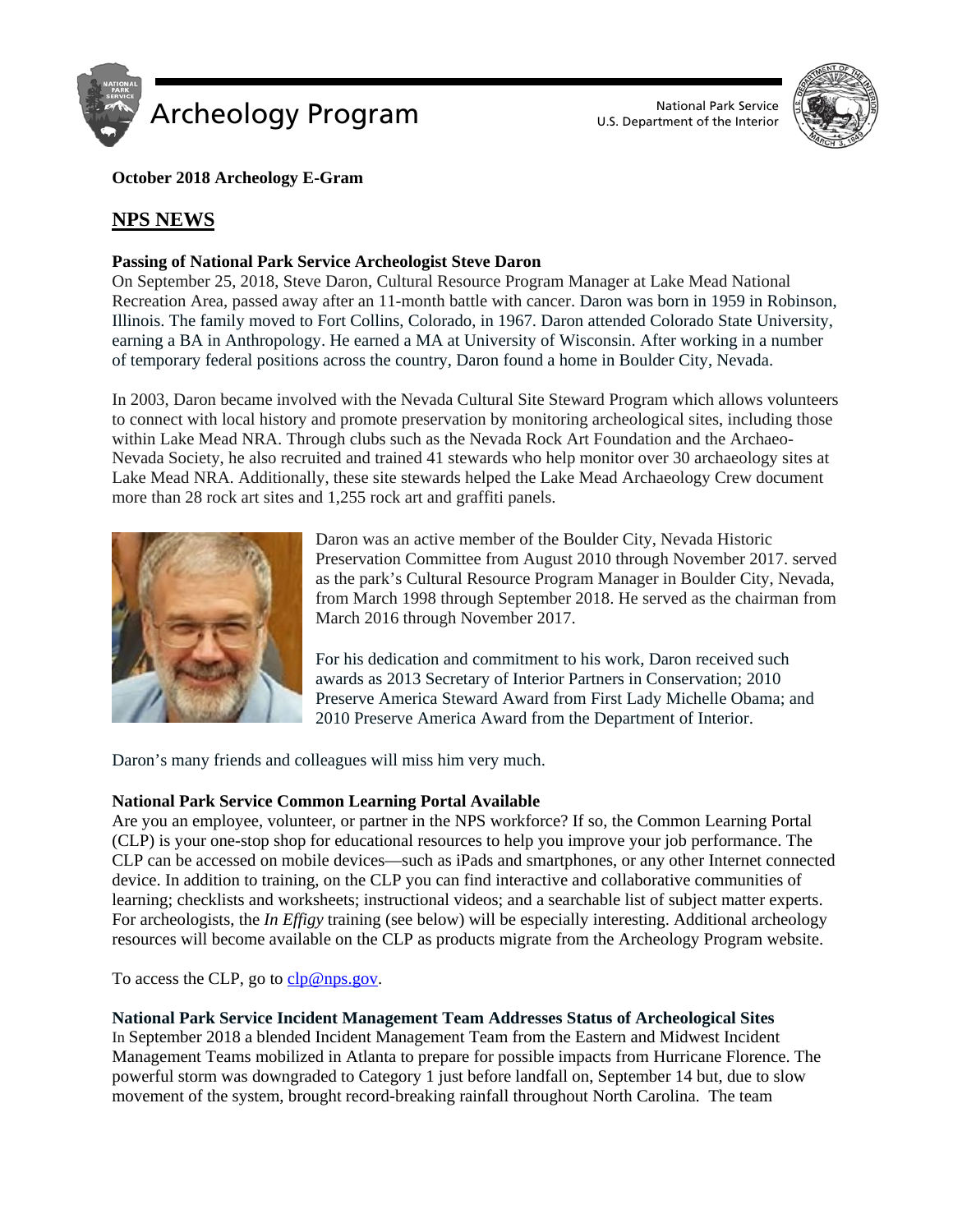

coordinated region-wide calls between the parks in Florence's path and the regional and national directorates. As the storm cleared the area it became clear that Cape Hatteras NS, Fort Raleigh NHS, Wright Brothers National Memorial, Cape Lookout NS, and Moores Creek NB were impacted by the storm.

The Team's accomplishments included stabilization of 72 structures and docks in three different locations; 39 archeological sites assessments; and 165 FMSS assessments.

### **Archeologist is National Capital Region History and Culture Program Manager**

Joshua Torres will join the NPS National Capital Region Cultural Resource Division as the program manager for the History and Culture Program. He will be responsible for the regional archeology, anthropology, and history programs and will serve as the regional archeologist. He comes from Rock Creek Park where he was the cultural resource program manager.

Torres is an anthropologist specializing in archeology of the southeastern United States and the Caribbean. He has more than 20 years of experience in cultural resource management in the public and private sectors. A native of northern Virginia, he holds a BA and MA in anthropology and archaeology from the University of Colorado and a PhD in anthropology and archeology from the University of Florida. He has served as the cultural resource program manager for Christiansted NHS, Salt River Bay National Historical Park and Ecological Preserve, and Buck Island Reef NM in St. Croix.



*by Sam Tamburro*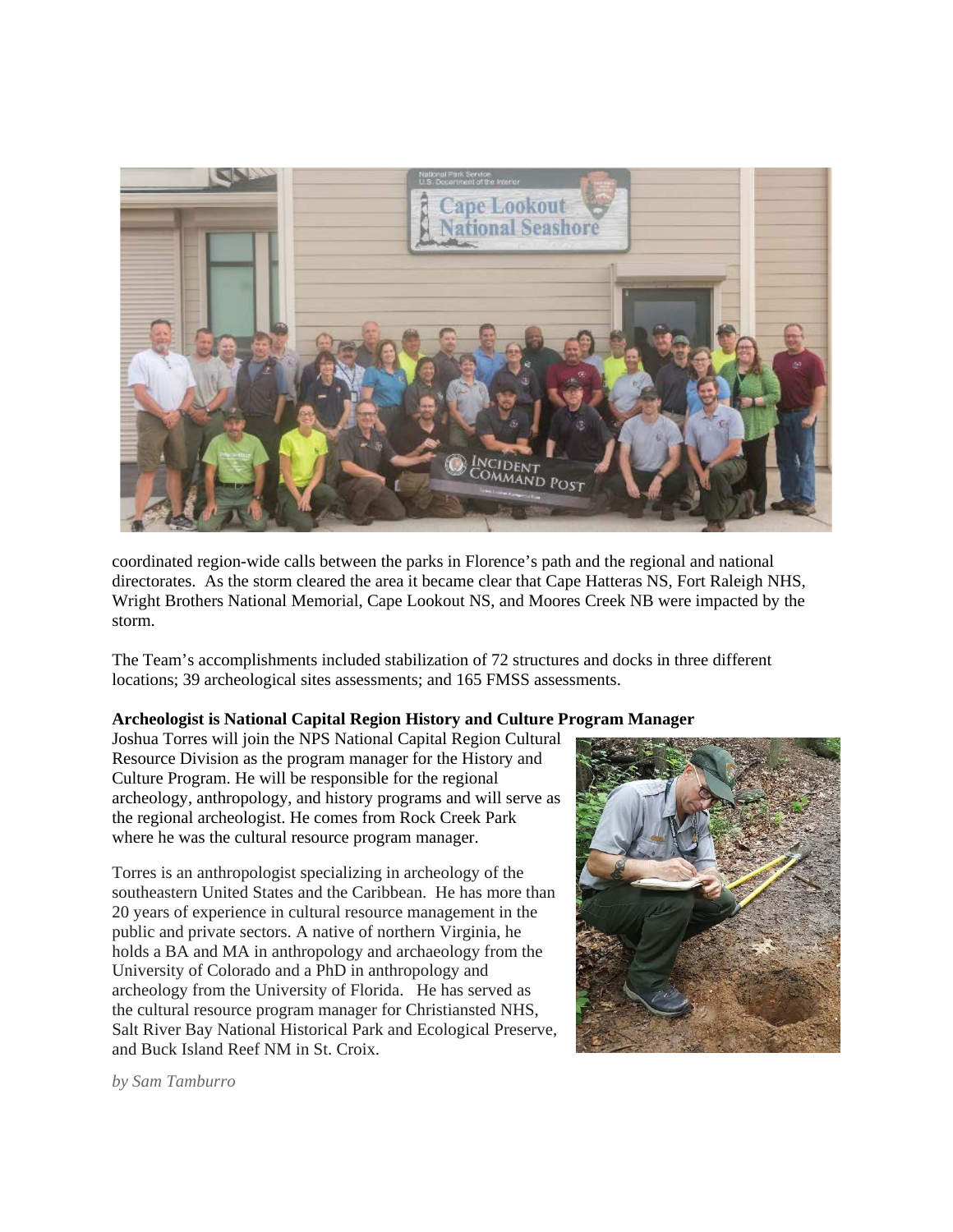## **FEDERAL NEWS** (No archeology-relevant Federal news this month)

**GRANTS AND TRAINING** (No archeology-relevant grants and training announcements this month)

## **SLIGHTLY OFF TOPIC: In Effigy Training Series Available to National Park Service Partners and Volunteers** *by Karen Mudar*

In May 2018 the NPS released a multi-media effort, now available on the Common Learning Portal (CLP), that included films, webinars, and online discussions about violations of Federal preservation laws at Effigy Mounds NM. This effort responded to a recommendation for more training in the 2016 afteraction review written by Chief Archeologist Stanley Bond and other NPS officials. Cari Kreshak, Learning Manager for Cultural Resources, and filmmaker James Orr are to be commended for the excellent films that are well worth watching.

For those of you who have not been following the events at Effigy Mounds NM, here is a quick recap: the park, in northeast Iowa, was established to protect Native American conical and animal-shaped mounds located on bluffs along the Mississippi River. People were buried in and near the mounds and indigenous groups camped nearby while they were building the mounds. In the words of one cultural resource expert, "The whole park is an archeological site."

In 1999, Phyllis Ewing became superintendent. By the end of Ewing's tenure, the park had carried out 78 construction projects, some of them damaging mounds and all of them damaging archeological resources. NHPA compliance was not carried out on any of the projects. Ewing designated her chief of maintenance Section 106 coordinator, re-shuffling and marginalizing cultural resource specialists. The maintenance staff went from 4 to 20+, while the park did not have a cultural resources program.

Law Enforcement Officer Bob Palmer tried for almost 10 years to bring damaging development activities to the attention of the regional office with no success. Finally, Tim Mason, a conservation activist, contacted the Office of the Inspector General and, citing "waste and abuse," was able to initiate an investigation. Public results of the investigation, because initiated by a private citizen, forced the NPS to act. Ewing was moved out of the park into the regional office. Eventually, she was forced into retirement.

During the investigation of Ewing, NPS Special Agent David Barland-Liles learned that the human remains of 41 Native Americans had been removed from the park. Barland-Liles found the remains in the garage of a former superintendent, Tom Munson. Munson, now 90 years old, was convicted for stealing government property. He was sentenced to 10 consecutive weekends in jail, served a year of home confinement, and was fined approximately \$109,000.

This story is filled with heroes – the people who protested against the wrongdoing; the people who are speaking out now; and Orr and Kreshak, who allowed their voices to be heard. Similar to the female employees who were not able to get any traction about sexual harassment at Grand Canyon NP until they went to DOI Secretary Sally Jewell, Palmer could not stop destruction of archeological resources until he enlisted the help of someone from outside the park. The only person to be convicted of any crime relating to Effigy Mounds was no longer an NPS employee.

Why wasn't Ewing prosecuted? When the violations came to light, the regional director gave Ewing a whole year to change course before pulling her out of the park, and gave her a job in the regional office. As a result, DOJ attorneys declined to prosecute any of the culprits, pointing out that these actions signaled that the NPS condoned her activities and that DOJ may not win a case against them.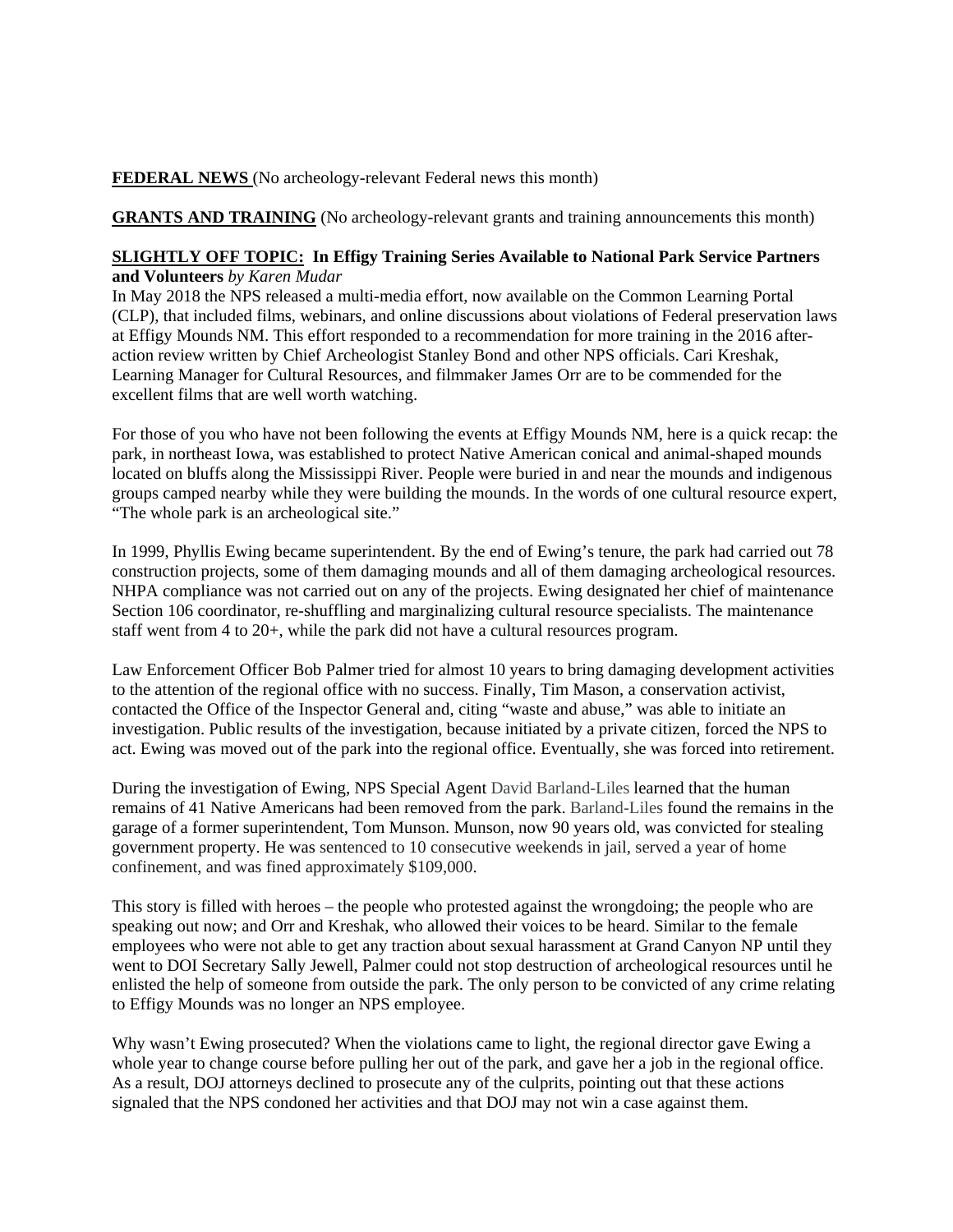Orr and Kreshak addressed the question of accountability obliquely, letting the interviewees speak for themselves. In one of the films, Reed Robinson said, "It's easy to punish lower level employees for small infractions, but when it comes to management, there is a tendency not to apply the same level of accountability." Robinson, now NPS Midwest Regional Office Tribal Relations Indian Affairs Officer, is a former superintendent.

Archeologists and museum specialists at the regional level were aware of the irregularities at the park, but pointed out that they did not have authority to enforce actions, they were only advisory. Who had oversight? When the NPS became largely decentralized in the 1990s, authority for compliance largely shifted to the park level. David Barland-Liles tells us that when the Assistant US Attorney held a press conference at Tom Munson's sentencing, he asked, "Where is your brass?" Barland-Liles pointed to himself and the acting superintendent, but the AUSA repeated "Where is your BRASS?"

Because of our interests as archeologists, however, we may have found something lacking in the webinar efforts. To my mind, linking the training to a roll-out of an anti-harassment campaign was a missed opportunity to discuss issues relating to accountability and resource protection. I was only able to watch two of the three webinars, but was disappointed in the "take away' messages – that Bob Palmer was harassed and we all have a responsibility to speak out against harassment. The events at Effigy Mounds were not about harassment, they were about breaking the law. What law?

Archeologist Caven Clark and Special Agent Barland-Liles were very clear: If a project manager doesn't ensure that the Section 106 process is followed, and archeological resources are damaged during the project, then the manager is no better than a looter, and should be prosecuted under the Archaeological Resources Protection Act. This was the first time that I had seen NHPA explicitly linked to a criminal section of ARPA. This, surely, is one of the take-away messages.

What can we learn from *In Effigy*? We need to ask whether this could happen in our park, or our museum, or our program. It would be great if our managers complied with cultural resource laws just because it was the right thing to do, but in the meantime, we can lead from below. The NPS is helping park employees to ensure that projects include Section 106 compliance with *106 Oversight Step by Step,* also available on the *In Effigy* page of the CLP. Archeologists also can take back the discussion by asking colleagues to watch the films and supplemental interviews and *talk,* either formally and informally, about accountability, about the relationship between Section 106 and ARPA.

Jim Nepstad, current superintendent at Effigy Mounds NM, suggests that one way to ensure that a park cannot carry out 78 projects without conducting Section 106 compliance is to make completion of the 106 process a requirement **before** requesting funding. The Park Service could go even further and make verification of completion **by the regional office** a requirement before the park could request funding for the project, establishing accountability at several levels. What if there were dedicated funding sources for completing Section 106? How could we make this happen? Changes of this nature to the funding process would demonstrate that the NPS does care about its resources, and not just about its facilities.

DOI employees can access *In Effigy* at [https://mylearning.nps.gov/announcing-the-effigy-mounds](https://mylearning.nps.gov/announcing-the-effigy-mounds-training-series/)[training-series/.](https://mylearning.nps.gov/announcing-the-effigy-mounds-training-series/)